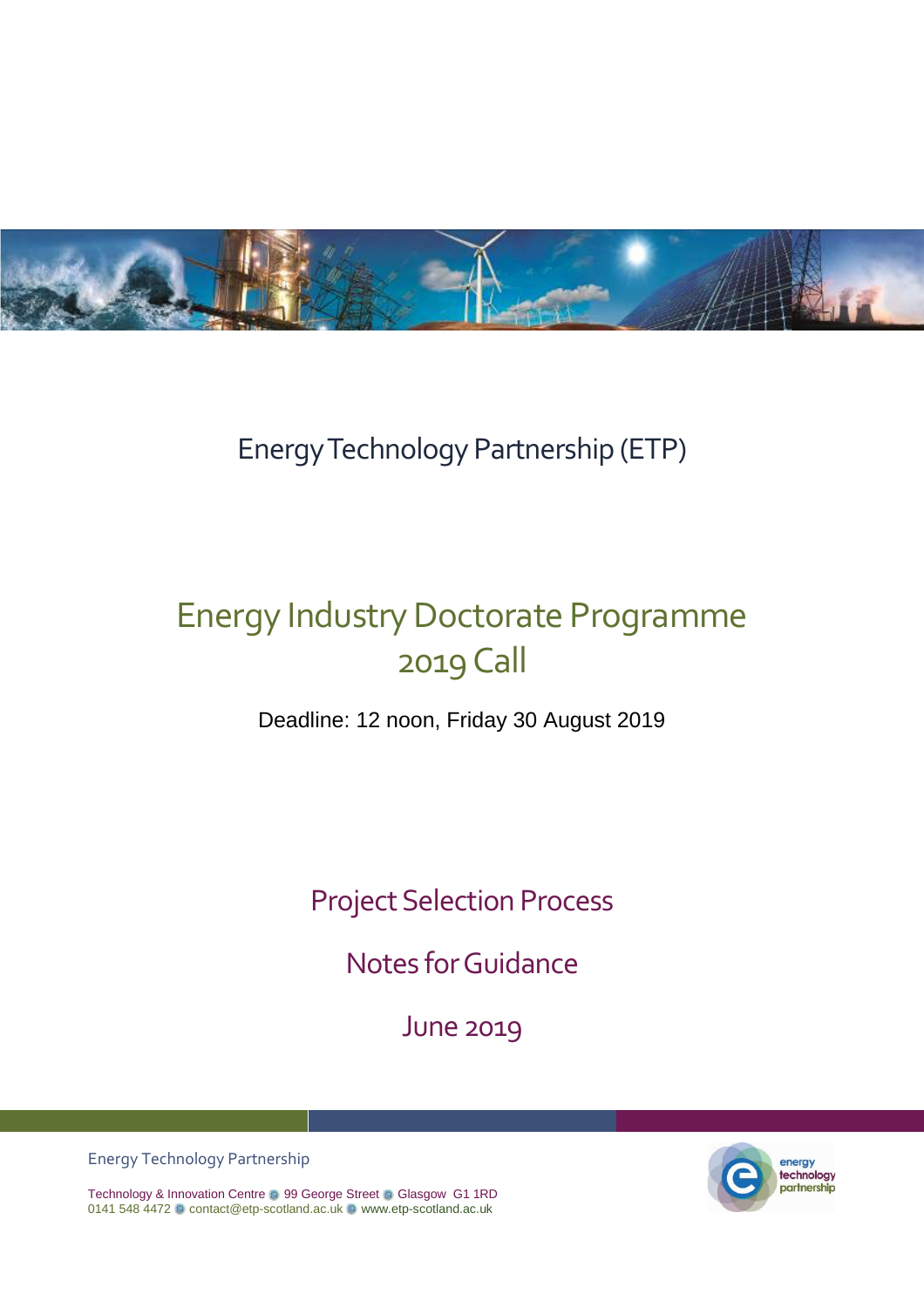

### 1. Introduction

The Energy Technology Partnership's established Energy Industry Doctorate Programme is now open for a further call, in support of the Scottish Government's Energy Strategy.

This programme is addressing the strategic demands of industry and government for 'industry-ready', post-doctoral researchers to enhance energy industry innovation and knowledge exchange effectiveness. A defining characteristic of the programme is strong industry engagement where companies are co-investors, support project specification and engage with the research directly.

Over 100 high quality PhD studentships have been awarded, on a competitive basis, since 2010. See the ETP website http://www.etp-scotland.ac.uk/ for a list of funded projects.

This document provides guidance to academics who wish to submit proposals for the next review, scheduled for Tuesday 10<sup>th</sup> September 2019.

An overview of the process is shown below, together with timescales:



### 2.Call for Proposals

Project proposals are sought from ETP member universities, for projects that support the themes of the Scottish Government's Energy Strategy. These can include technological, numerical, environmental, legislative, economic, and policy aspects.

Each proposal must comply with the following 4 basic conditions:

1. The funding is offered on the basis of a 1/3 1/3 1/3 model: All proposals must be submitted after consultation with at least one industrial or similar organisation run along business lines. Industrial sponsorship for each proposal must be at least equal to the amount of funding sought from ETP. Provide the company, contact name and details on the proposal form and also a **letter of support** from the company confirming its level of financial support, and its level of involvement with the project and the student.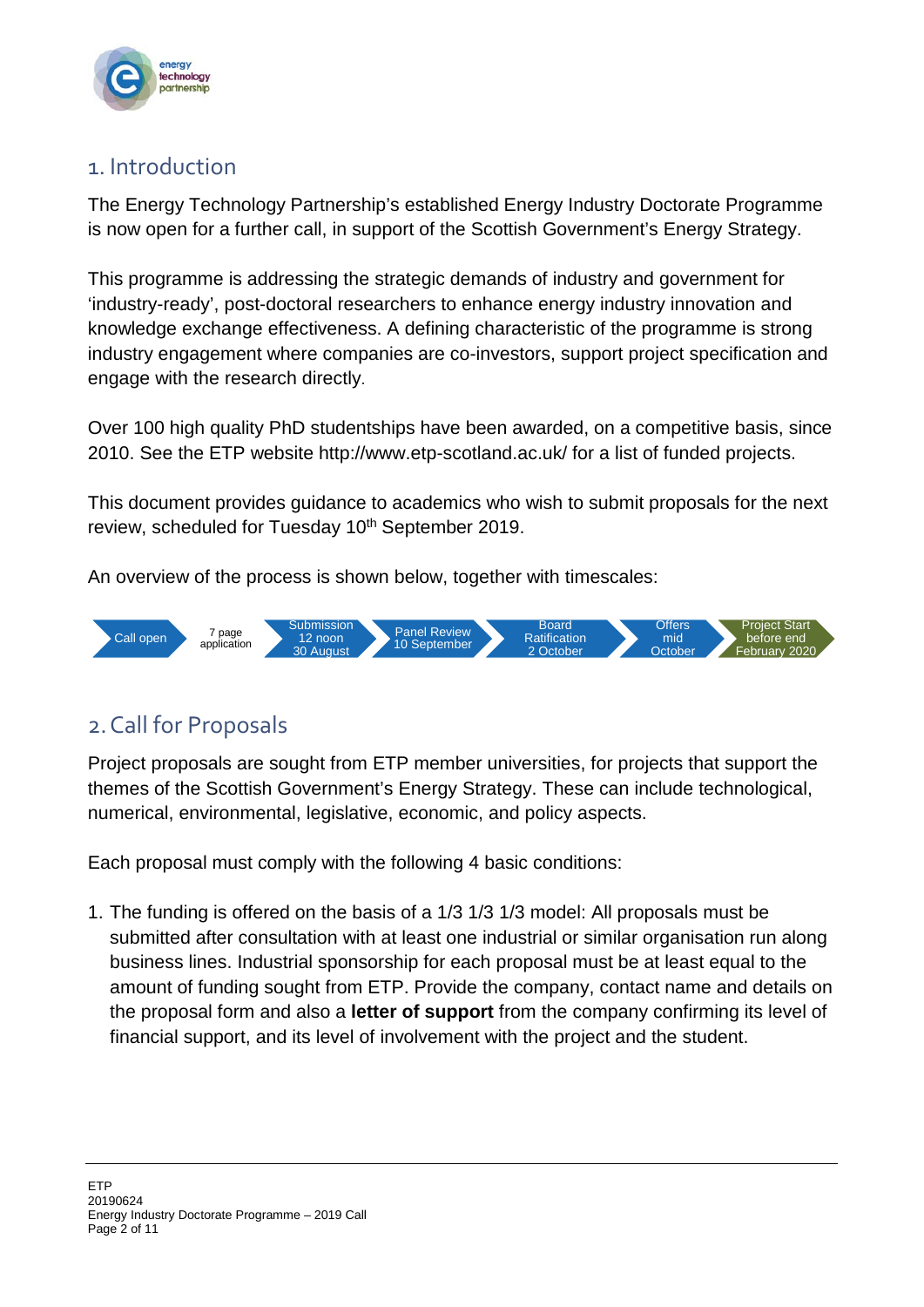

- 2. Building on the partnership model of the ETP, proposals must have both a main academic supervisor (where the student is based) and a secondary co-supervisor in a different ETP partner university. A **letter of support** is required with the proposal from the co-supervisor in the co-university confirming their level of engagement with the project, and evidence will be sought during the course of the project that the co-supervisor is indeed engaging with the project and the student.
- 3. ETP will monitor the project to make sure it complies with governance standards. The host university will be expected to supply evidence of student registration, student reports, theses, graduation etc and a monitoring form during the course of the project. These requirements will be detailed in any offer letter, and in the programme contract.
- 4. The studentship must start by 28<sup>th</sup> February 2020. This is to allow ETP to comply with the Scottish Government's internal budget deadlines.

### 3. Scope of PhD Projects

The PhD proposals should relate to one of the six strategic aims of the Scottish Energy Strategy - The Future of Energy in Scotland:

- 1. Consumer Engagement and Protection
- 2. Champion Scotland's Renewable Energy and Low Carbon Potential
- 3. Improve the Energy Efficiency of Scotland's Homes, Buildings, Industrial Processes and **Manufacturing**
- 4. Support Oil and Gas Industry Strengths
- 5. Maintain Secure, Resilient and Flexible Energy Supplies
- 6. Empower Communities by Supporting Innovative Local Energy Systems and Networks

In addition, the following areas are of particular interest in 2019/20:

- 1. Off gas grid low carbon heat solutions
- 2. Industrial energy efficiency
- 3. Decentralised energy that offer a systems solution to transport, heat and electricity needs for the benefit of consumers
- 4. Innovative energy and low carbon technologies

These can include technological, numerical, environmental, legislative, economic, and policy aspects.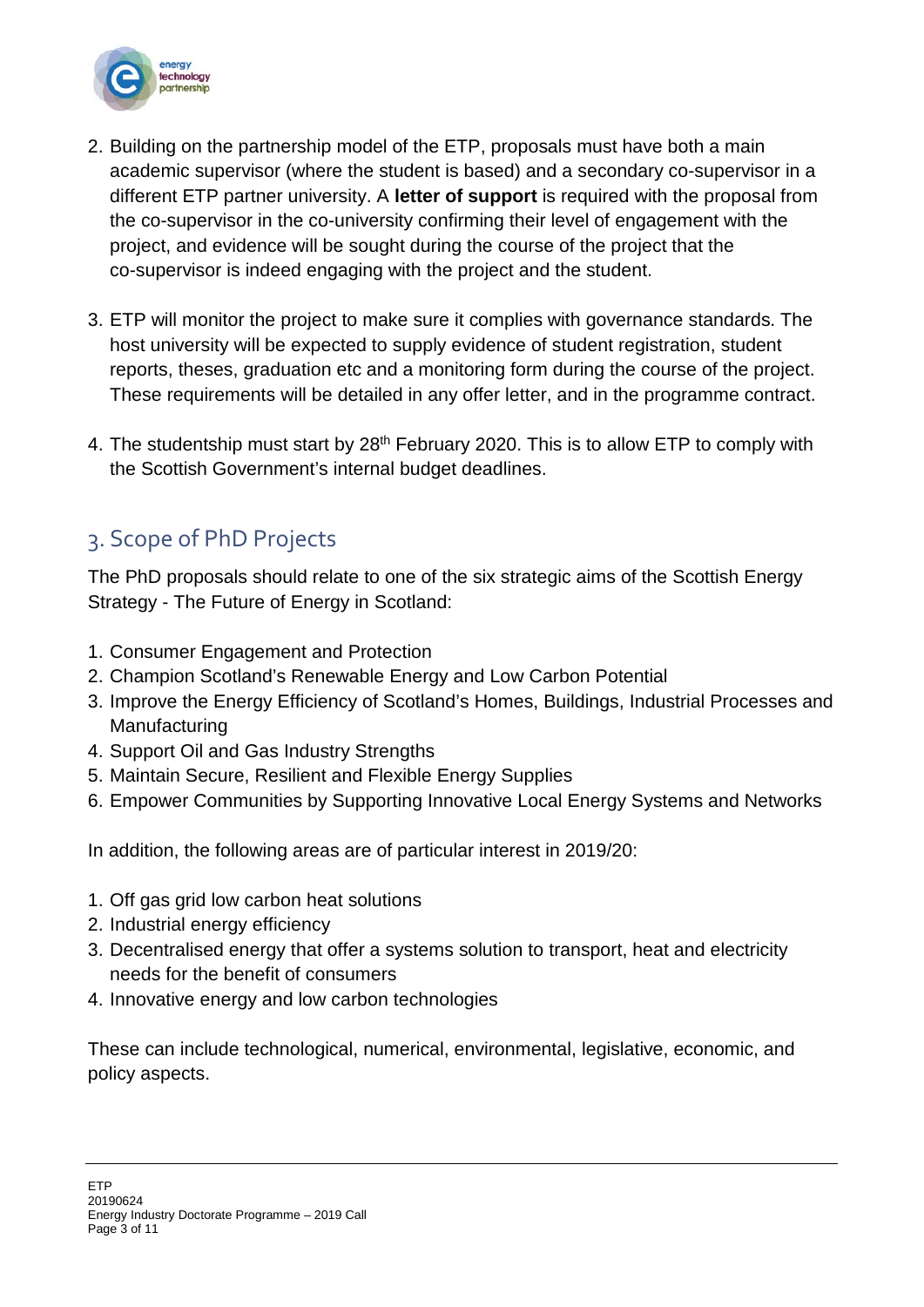

### 4.Review Process

Projects will be assessed according to the following 4 criteria:

- 5. Supports the themes of the Scottish Government's Energy Strategy *5 marks*.
- 6. Demand driven by energy industry *10 marks*.
- 7. Academic quality *10 marks*.
- 8. Promotes ETP mission & objectives *5 marks*.

It will be a condition of award that the project supervisor can demonstrate that the proposed student has an undergraduate 1st/2.1 in an appropriate subject. Provide a copy of the student's CV if already identified. You should also provide evidence that the balance of funding from industry and host institution is available.

The project proposal must be submitted by the lead academic on the project and e-mailed to Stephen-Mark Williams by 12 noon, Friday 30<sup>th</sup> August 2019.

The review panel will comprise members of the ETP Board and the academic community:

- Jim McDonald Chair
- Paul Mitchell Deputy Chair
- Stephen-Mark Williams Executive Director
- John Irvine University of St Andrews
- Gareth Harrison University of Edinburgh
- Feargal Brennan University of Strathclyde
- Fiona Riddoch University of Edinburgh

The Panel will be joined by a representative from the Scottish Government.

### 5.Conditions of Payment

Typically, assuming the conditions in this document are met, ETP will transfer the entire award in one lump sum before the start of the project. In any case, the project must start before the 28th February 2020 to allow the conditions of funding to be met.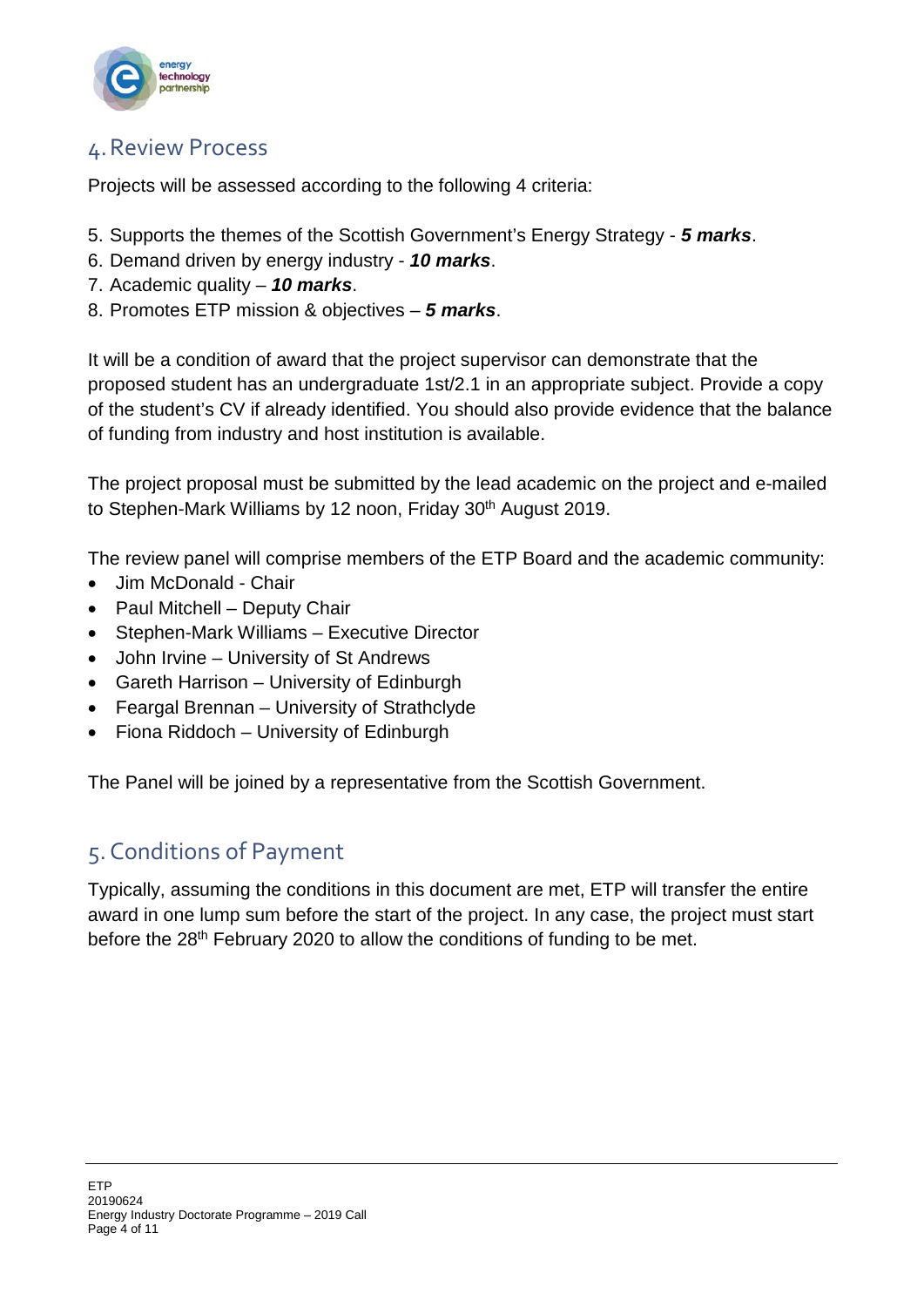

### 6.Intellectual Property

In order to enable Strathclyde and the Energy Technology Partnership to fulfil its obligations to the Scottish Government in respect of the Programme, the host university will be contractually obliged to grant to Strathclyde a non-exclusive, perpetual, irrevocable and royalty free licence (which includes the right to sub-licence on the same terms to the Scottish Government and for the Scottish Government to similarly sub-licence onto other parties on the same terms) to make use of, including the right to adapt and amend, any and all intellectual property created or otherwise generated using the studentship support.

### 7. More Information

Please contact ETP Executive Director Stephen-Mark Williams [\(stephenmark.williams@.strath.ac.uk](mailto:stephenmark.williams@.strath.ac.uk) or tel. 0141 548 2013) if you require any additional clarification or information on this process.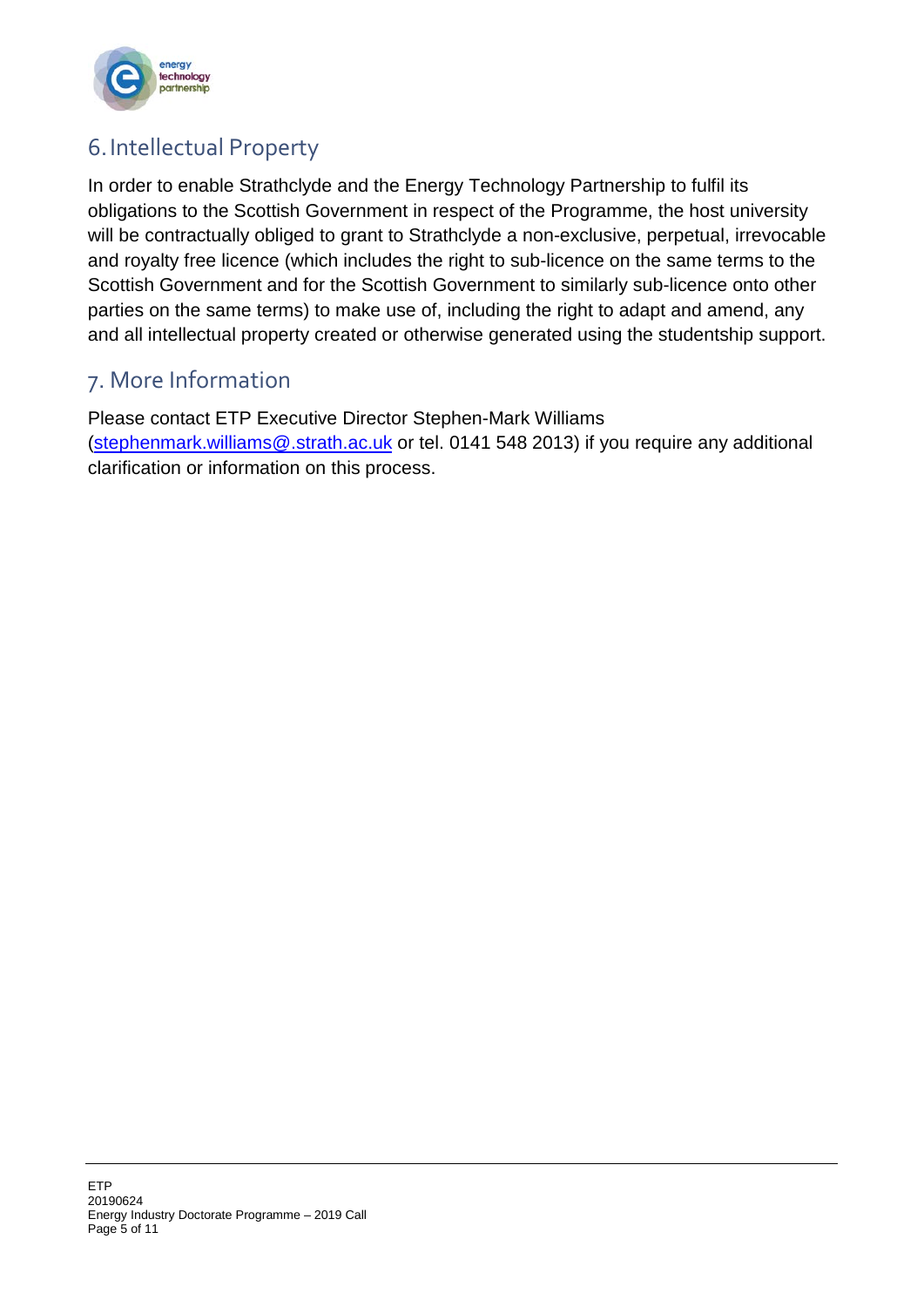

### Appendix: ETP Studentship Project Proposal Form

Return this completed form by e-mail to Stephen Mark Williams, ETP Executive Director [stephenmark.williams@strath.ac.uk](mailto:stephenmark.williams@strath.ac.uk) by **12 noon 30th August 2019**.

The whole form, including this page, should be no longer than 7 pages.

| <b>Project Title</b>       |                                                           |                              |  |
|----------------------------|-----------------------------------------------------------|------------------------------|--|
| <b>Proposer/Supervisor</b> | <b>Lead University</b>                                    |                              |  |
|                            | Name                                                      |                              |  |
|                            | Position                                                  |                              |  |
|                            | <b>Address</b>                                            |                              |  |
|                            | Email                                                     |                              |  |
|                            | Tel No                                                    |                              |  |
| <b>Co-Supervisor</b>       | Co-University                                             |                              |  |
|                            | Name                                                      |                              |  |
|                            | Position                                                  |                              |  |
|                            | <b>Address</b>                                            |                              |  |
|                            | Email                                                     |                              |  |
|                            | Tel No                                                    |                              |  |
| <b>Industrial sponsor</b>  | Organisation                                              |                              |  |
|                            | Contact name                                              |                              |  |
|                            | Position                                                  |                              |  |
|                            | <b>Address</b>                                            |                              |  |
|                            | Email                                                     |                              |  |
|                            | Tel No                                                    |                              |  |
| <b>Funding sources</b>     | Total project cost                                        | £k<br>(over 3.5 years)       |  |
|                            | Industry funding                                          | £k                           |  |
|                            | University funding                                        | £k                           |  |
|                            | ETP funding                                               | £k<br>(max £30k per project) |  |
| <b>Student</b>             | Do you have a potential student already identified: Y / N |                              |  |
|                            | Name                                                      |                              |  |
|                            | Email                                                     |                              |  |
| <b>Dates</b>               | Date of this form                                         |                              |  |
|                            | Project start date                                        |                              |  |
|                            | Project end date                                          |                              |  |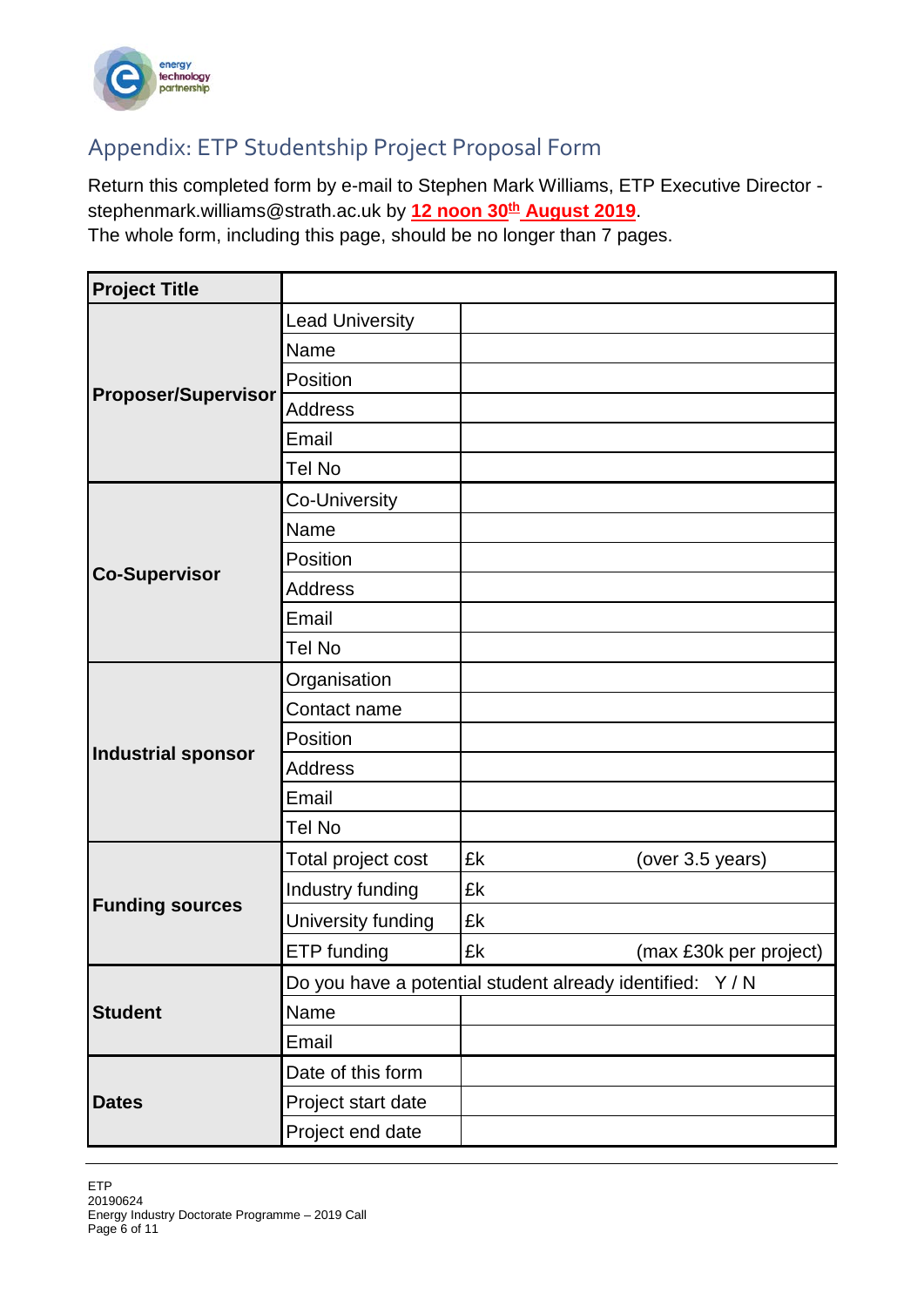

#### **Project Abstract**

*Describe your project proposal in not more than 100 words. This abstract may be used in promotional material. It will not be assessed.*

#### **1. Project Description**

*Include a high level description of the scope and rationale for the project; the objectives of the work; project plans, milestones, timescales and costs. Show detail on work packages if possible. This section will not be assessed, but will help to provide context to your proposal.*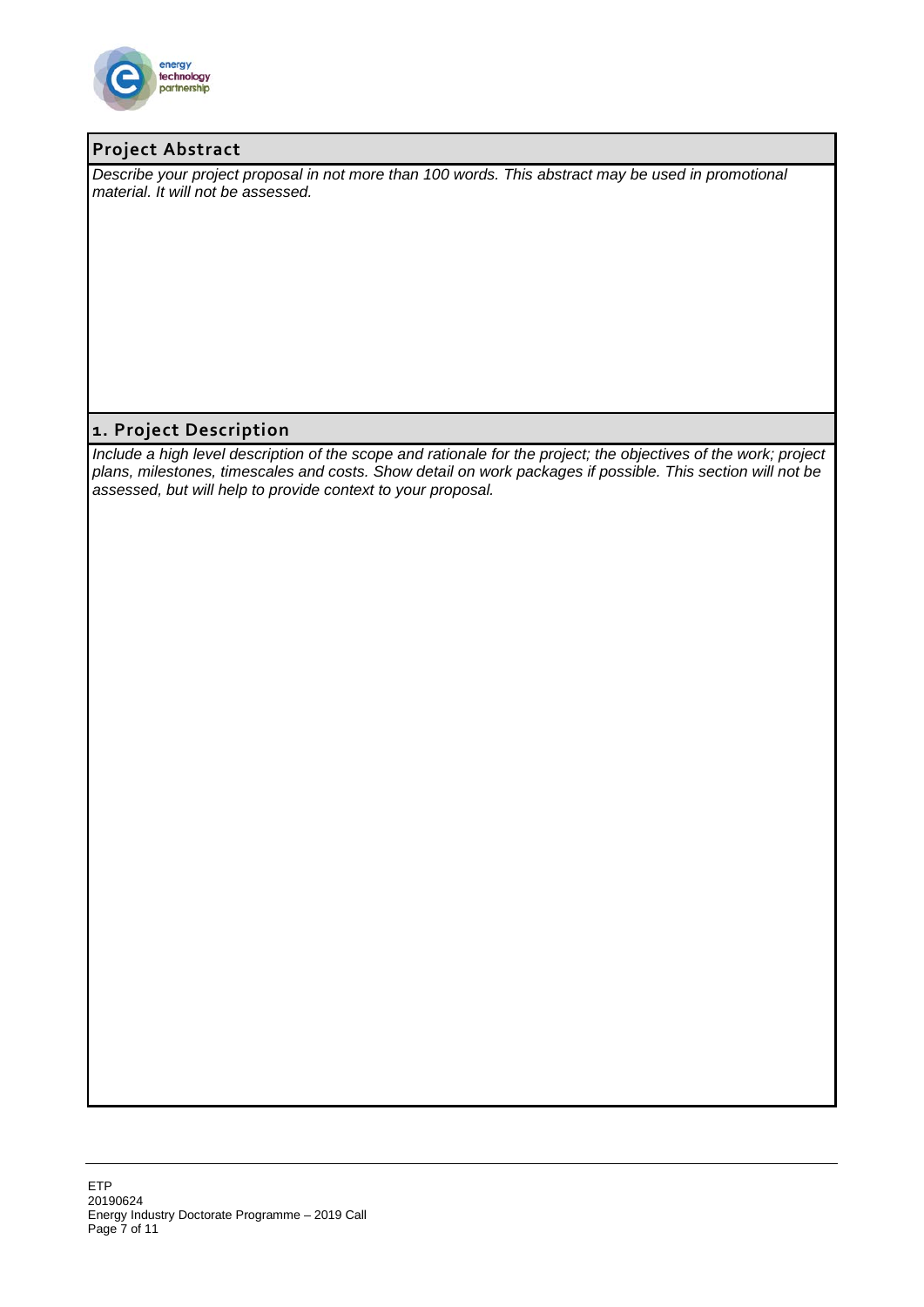

#### **2. Supports the themes of the Scottish Government's Energy Strategy -** *5 marks*

*The PhD proposals should relate to one of the six strategic aims of the Scottish Energy Strategy - The Future of Energy in Scotland:*

- *1. Consumer Engagement and Protection*
- *2. Champion Scotland's Renewable Energy and Low Carbon Potential*
- *3. Improve the Energy Efficiency of Scotland's Homes, Buildings, Industrial Processes and Manufacturing*
- *4. Support Oil and Gas Industry Strengths*
- *5. Maintain Secure, Resilient and Flexible Energy Supplies*
- *6. Empower Communities by Supporting Innovative Local Energy Systems and Networks*

*In addition, the following areas are of particular interest in 2019/20:*

- *1. Off gas grid low carbon heat solutions*
- *2. Industrial energy efficiency*
- *3. Decentralised energy that offer a systems solution to transport, heat and electricity needs for the benefit of consumers*
- *4. Innovative energy and low carbon technologies*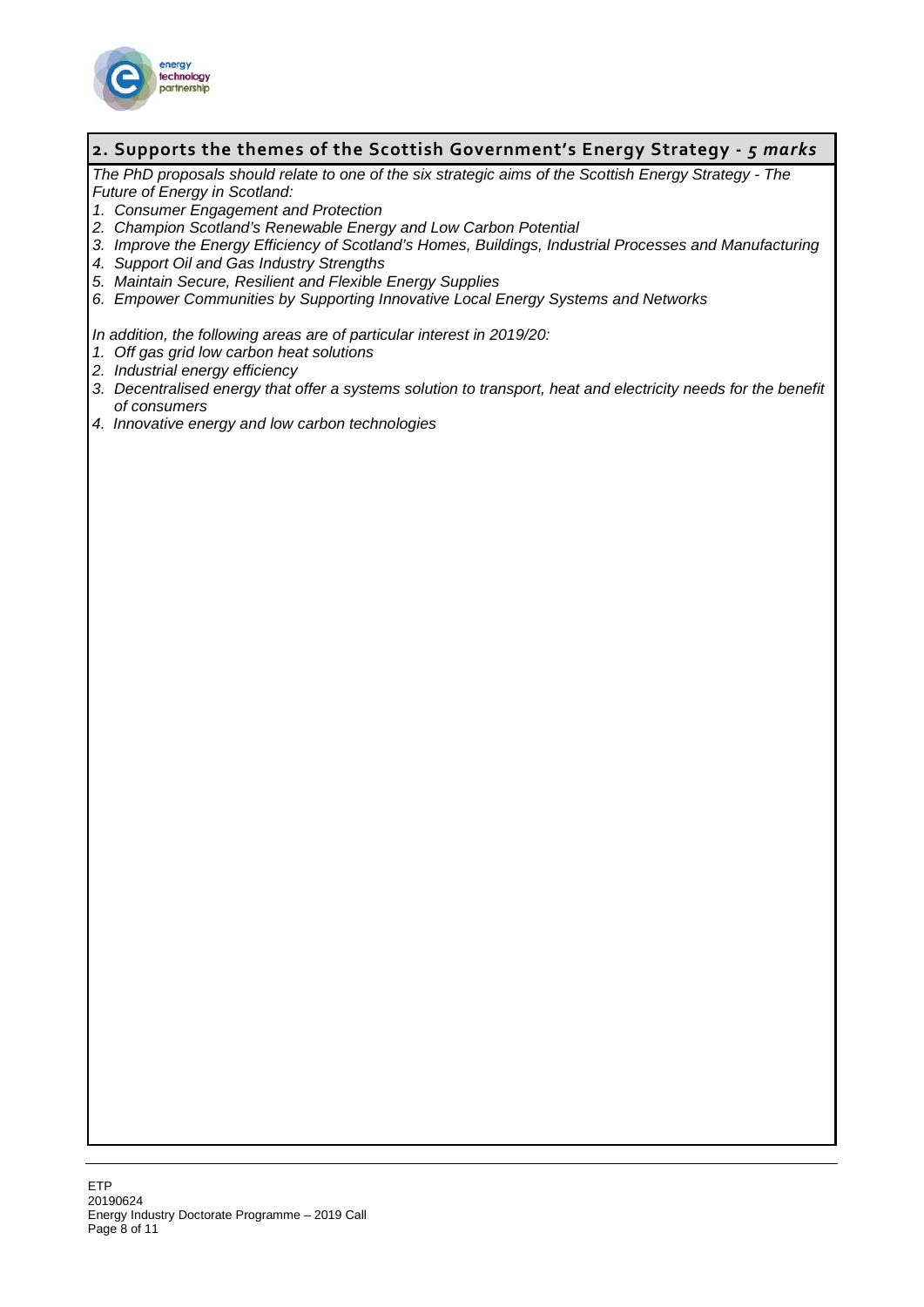

#### **3. Demand driven by energy industry -** *10 marks*

*Clear evidence that the project is demand driven by the energy industry (including a commitment of industry part-funding), has significant potential for knowledge exchange and economic impact. Describe the benefits to the sponsoring company.*

#### **4. Academic quality -** *10 marks*

*Academic quality of the research proposal; clarity of objectives and the degree to which these are achievable; quality of the academic environment in which the research would be conducted; potential for academic impact; benefits for student.*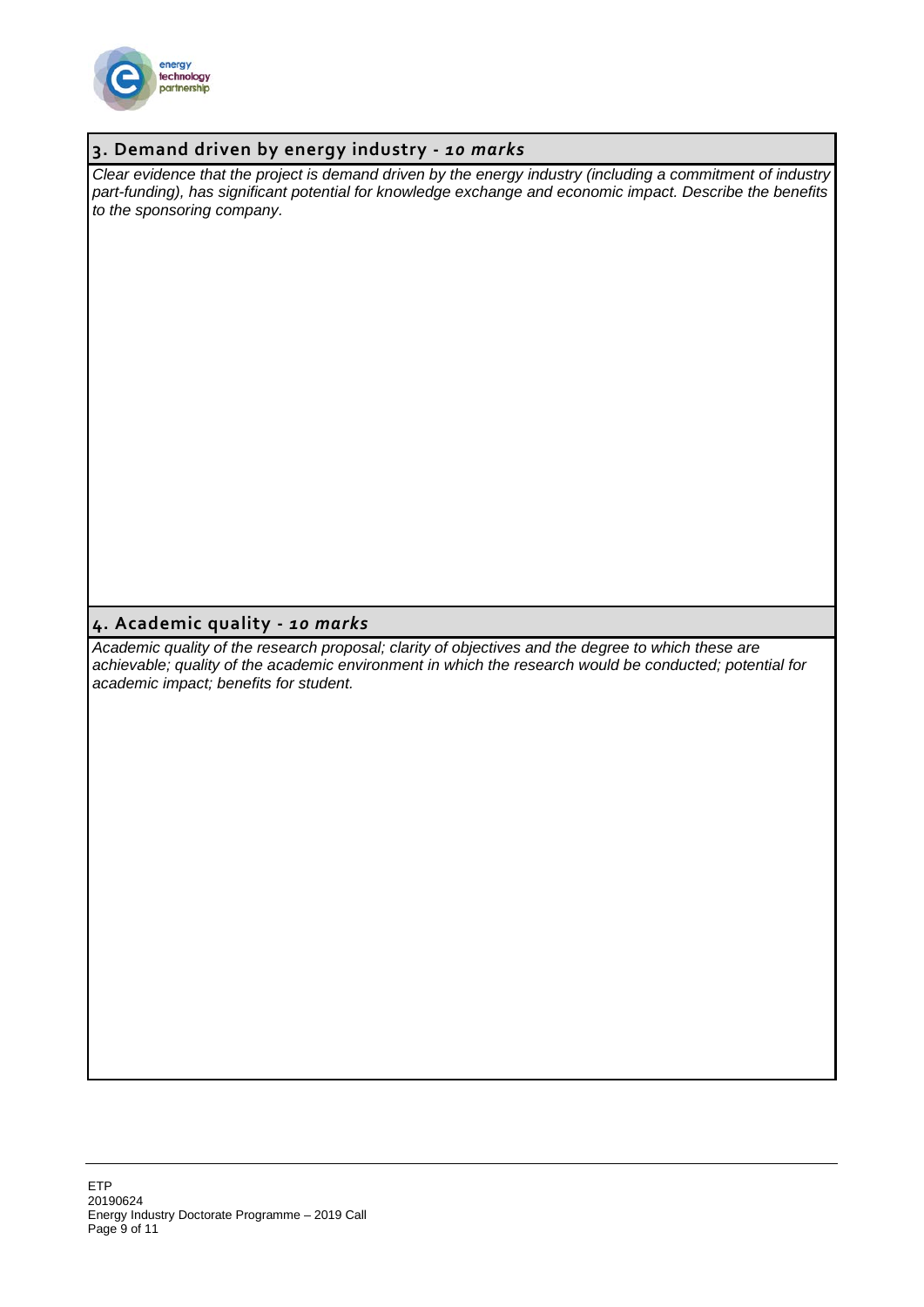

#### **5. Alignment with ETP's Mission & Objectives-** *5 marks*

*Evidence that the project will promote ETP's mission and objectives, including academic excellence, cross-ETP collaboration (i.e. opportunities for joint working across ETP); economic impact; and skills development.*